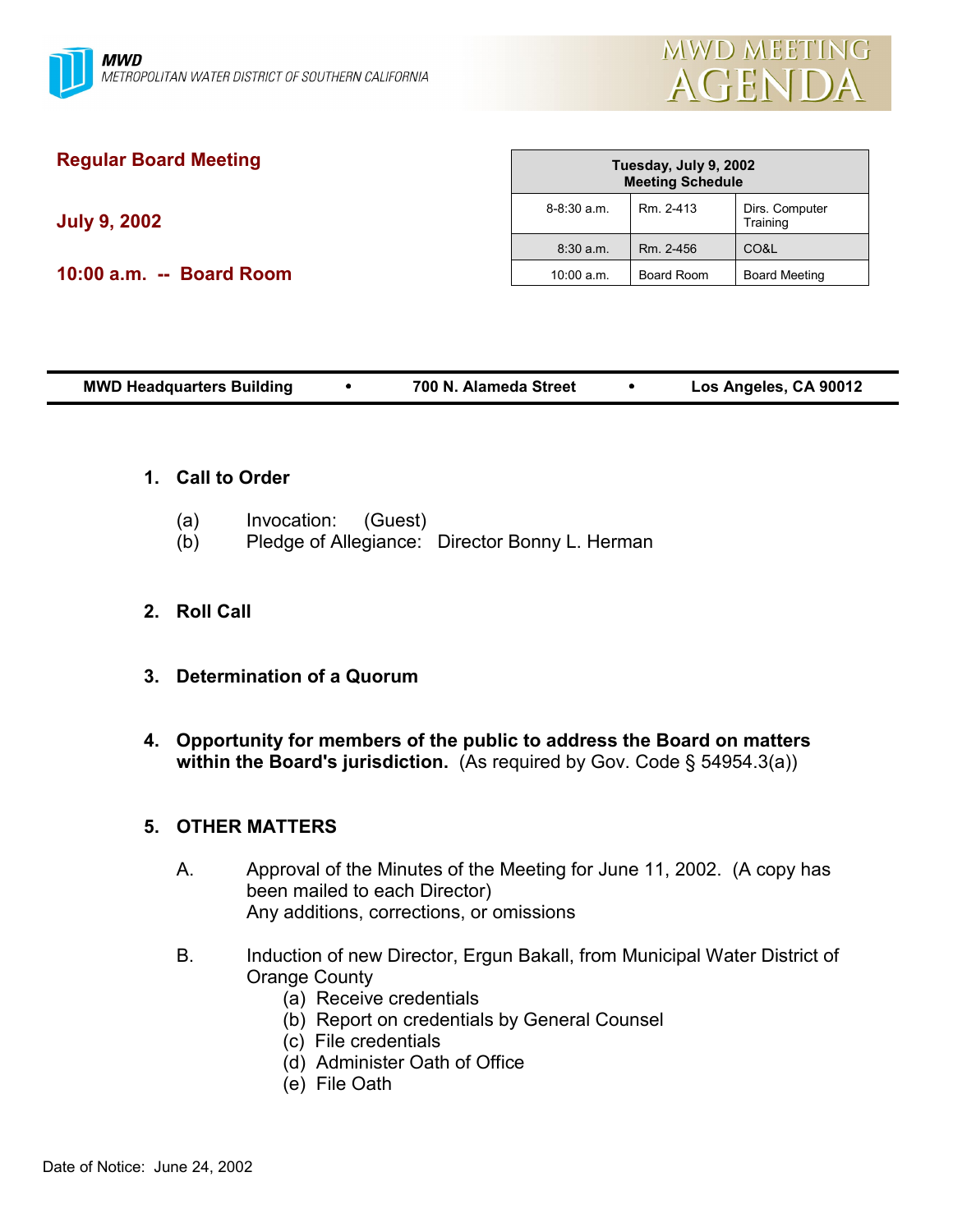- C. Presentation of Commendatory Resolution to former Director Henry S. Barbosa, representing Three Valleys Municipal Water District
- D. Presentation of Certificate of Appreciation to Ronald C. Palmer, General Manager, Foothill Municipal Water District
- E. Approve 60-day leave of absence for Director Betty H. Harris, commencing June 27, 2002
- F. Committee appointments. (Exec.)
- G. Confirm appointment of General Auditor and approval of terms of employment
- H. Chairman's Monthly Activity Report

## **6. DEPARTMENT HEADS' REPORTS**

- A. Chief Executive Officerís Reports:
	- i. Oral report on Colorado River matters. (LC&P)
	- ii. Oral report on Bay-Delta and State Water Project matters. (LC&P, WPQ&R)
	- iii. Chief Executive Officerís summary of Metropolitan's activities for the month of June. **(Written report to be sent separately)**
- B. General Counsel's summary of Legal Department activities for the month of June. **(Written report to be sent separately)**
- C. Ethics Officer's summary of activities for the month of June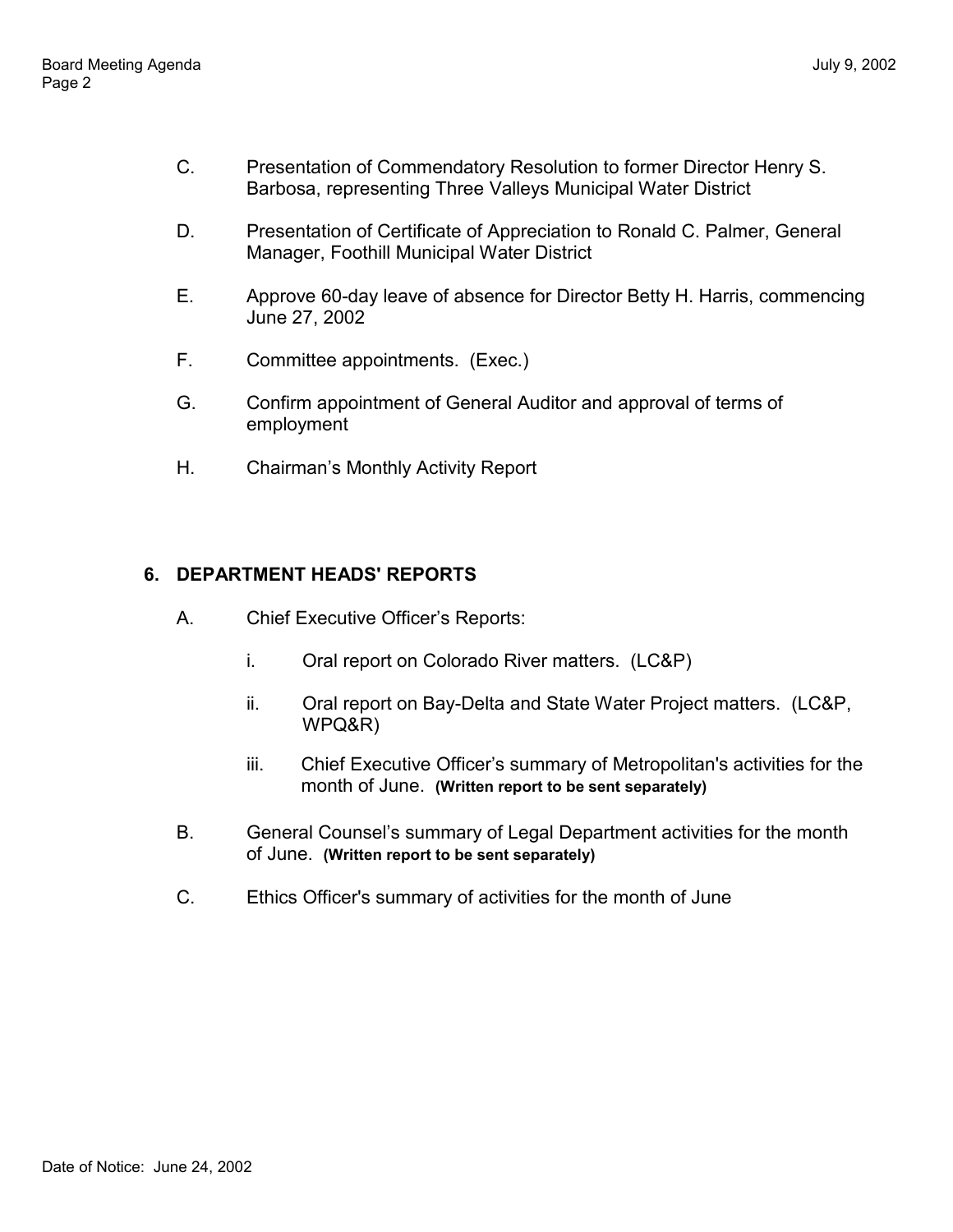### **7. ORAL REPORTS OF STANDING COMMITTEES**

- 7-1 Executive Committee (Phillip J. Pace, Chair)
- 7-2 Asset, Real Estate and Infrastructure Policy (Glen D. Peterson, Chair)<br>7-3 Budget Finance and Investment (Jorge G. Castro, Chair)
- Budget, Finance and Investment (Jorge G. Castro, Chair)
- 7-4 Communications, Outreach and Legislation (Anthony R. Fellow, Chair)
- 7-5 Engineering and Operations (Marion V. Ashley, Chair)
- 7-6 Legal, Claims and Personnel (Langdon W. Owen, Chair)
- 7-7 Water Planning, Quality and Resources (Gary A. Morse, Chair)

### **8. CONSENT CALENDAR ITEMS (Action)**

**8-1** Authorize \$800,000 in budgeted CIP funds for design, environmental determinations and installation of equipment for environmental control improvements in remote computer facilities (Approp. 15394). (E&O)

**Recommendation:**

**Option #:1**

**Adopt the CEQA determination and**

- **a. Appropriate \$800,000 in budgeted CIP funds, and**
- **b. Authorize the Chief Executive Officer to have all work performed up to the award of competitively bid contracts.**
- **8-2** Authorize \$947,000 of budgeted funds for Capital Investment Plan projects as part of the Weymouth Filtration Plant Improvements Program (Approp. 15369). (E&O)

### **Recommendation:**

**Adopt the CEQA determination for the projects described herein and**

- **a. Appropriate \$947,000 in budgeted CIP funds;**
- **b. Authorize the Chief Executive Officer to have all work performed up to the award of competitively bid contracts for these projects: Replace Surface Wash Header Pipelines in 24 Filter Beds, Recoat Finished Water Reservoir, and Rehabilitate Flocculation Basin Nos. 3 and 4; and**
- **c. Authorize budgeted funds to have all work performed to Replace Building Nos. 22 and 30 Roofs.**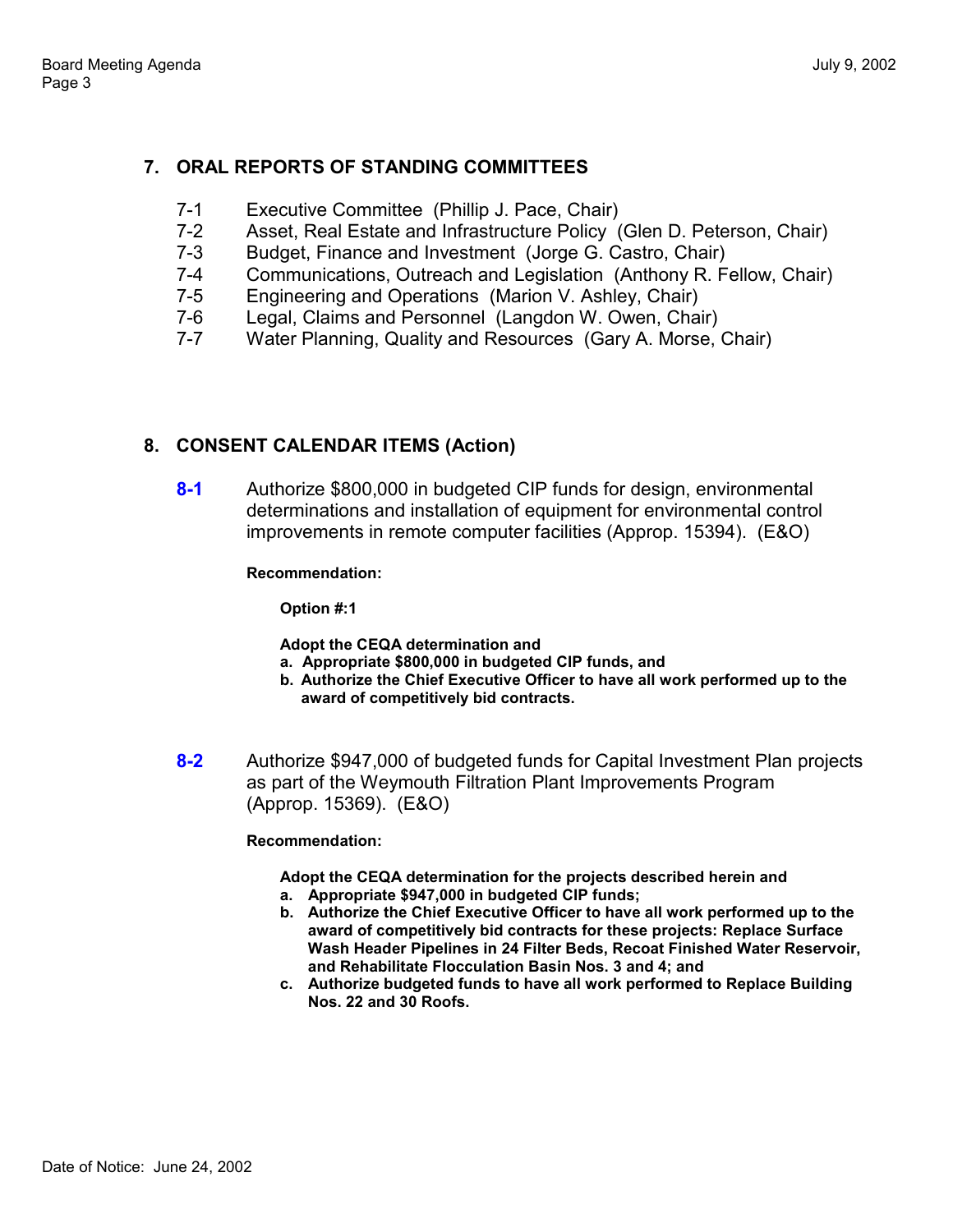**8-3** Authorize \$3.126 million for preliminary design of Skinner Module 7 and completion of the Skinner Effluent Replenishment Tank Repair and Bypass Pipeline for the Skinner Improvements Program (Approp. 15365). (E&O)

**Recommendation:**

**Option #1:**

**Adopt the CEQA determinations and**

- **a. Appropriate \$3.126 million in budgeted CIP funds;**
- **b. Authorize Module 7 preliminary design activities; and**
- **c. Authorize the Chief Executive Officer to have all work performed and delegate to the Chief Executive Officer the authority to award competitively bid contracts in an amount not to exceed \$1.5 million for the Effluent Replenishment Tank Repair and Bypass Pipeline Project.**
- **8-4** Appropriate \$3.5 million for upgrades to the La Verne Machine Shop equipment and bridge cranes, construction of a foundation for the Fabrication Shop, and construction of a blast room for the Coatings Shop (Approp. 15395). (E&O)

**Recommendation:**

**Option #1:**

**Adopt the CEQA determination and appropriate \$3.5 million in budgeted funds.**

**8-5** Adopt five resolutions pertaining to property taxes for new redevelopment projects in the counties of Orange, Riverside, San Bernardino and San Diego. (BF&I)

**Recommendation:**

**Adopt the CEQA determination and resolutions as attached to the July 9, 2002 board letter, providing in substance that Metropolitan elects to be allocated that additional portion of revenue from taxes levied on redevelopment property which is attributable to any increase in Metropolitanís base year tax rate applied to the incremental assessed value of the project property.**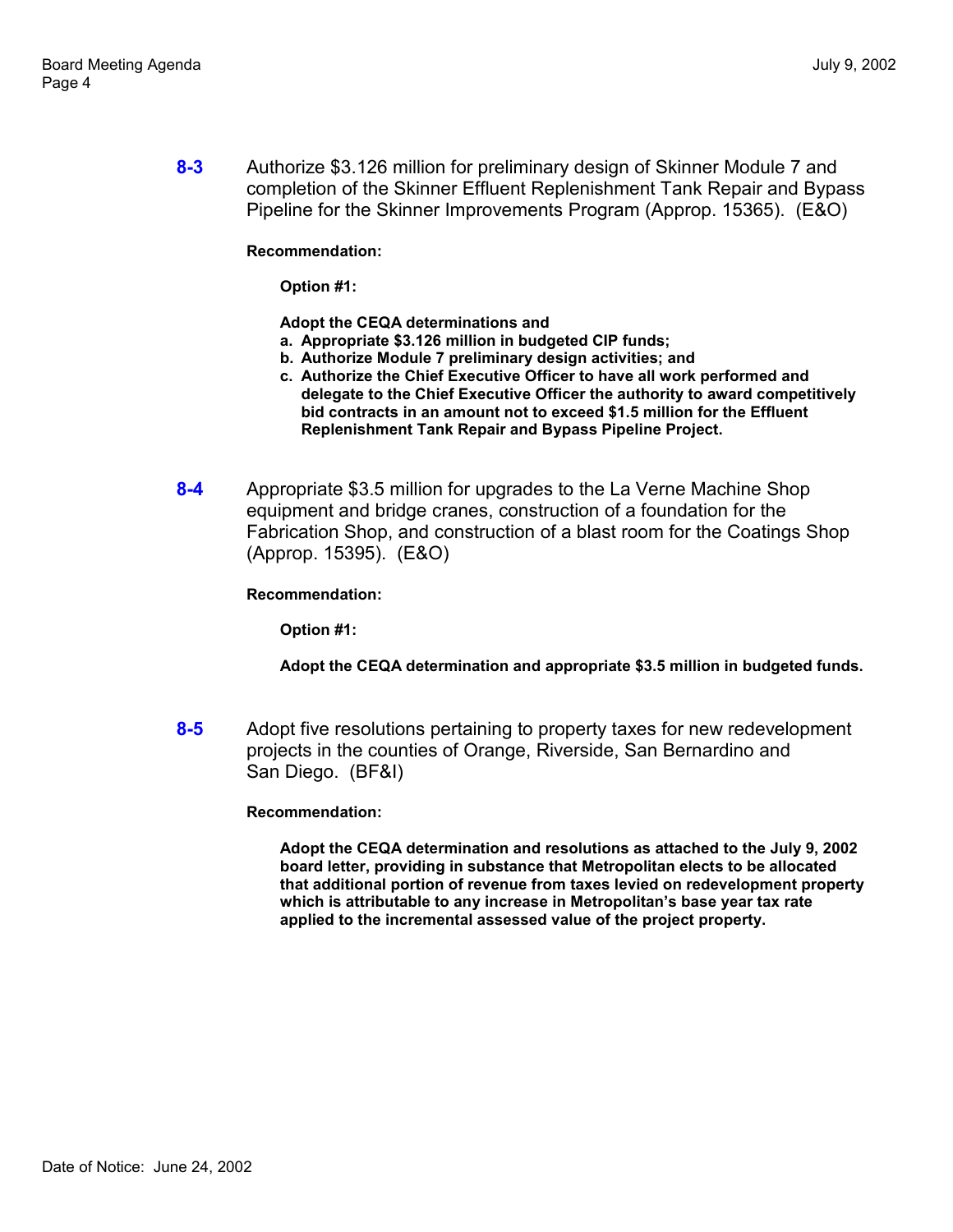**8-6** Authorize \$477,966 for payments to the Six Agency Fund and Colorado River Association–Six Agency Committee for fiscal year 2002/03. (BF&I)

**Recommendation:**

**Option #1:**

**Adopt the CEQA determination and authorize the Chief Executive Officer to make payments of \$453,768 for the Six Agency Fund and \$24,198 for the Colorado River Association.**

**8-7** Authorize payments of \$1,263,290 to State Water Contractors and renew Municipal Water Quality Investigation agreement. (BF&I)

**Recommendation:**

**Option #1:**

**Adopt the CEQA determination and authorize the Chief Executive Officer to make payments of \$951,440 for SWC member dues; \$150,000 for Bay-Delta Fund; \$24,000 for Bay-Delta Urban Fund; and \$137,850 for MWQI Fund. Authorize the Chief Executive Officer to renew the MWQI agreement. Sufficient funds are included in Metropolitanís FY 2002/03 Operation and Maintenance Fund for these four payments.**

**8-8** Authorize entering into and amending existing contracts with employment service agencies and professional firms supplying temporary personnel in the total amount of \$7.4 million. (LC&P)

**Recommendation:**

**Option #1:**

**Adopt the CEQA determination and authorize the Chief Executive Officer to amend existing agreements and enter into new contracts with employment service agencies and professional firms supplying temporary personnel in excess of \$250,000. No individual contract will exceed \$2 million in a single contract year.**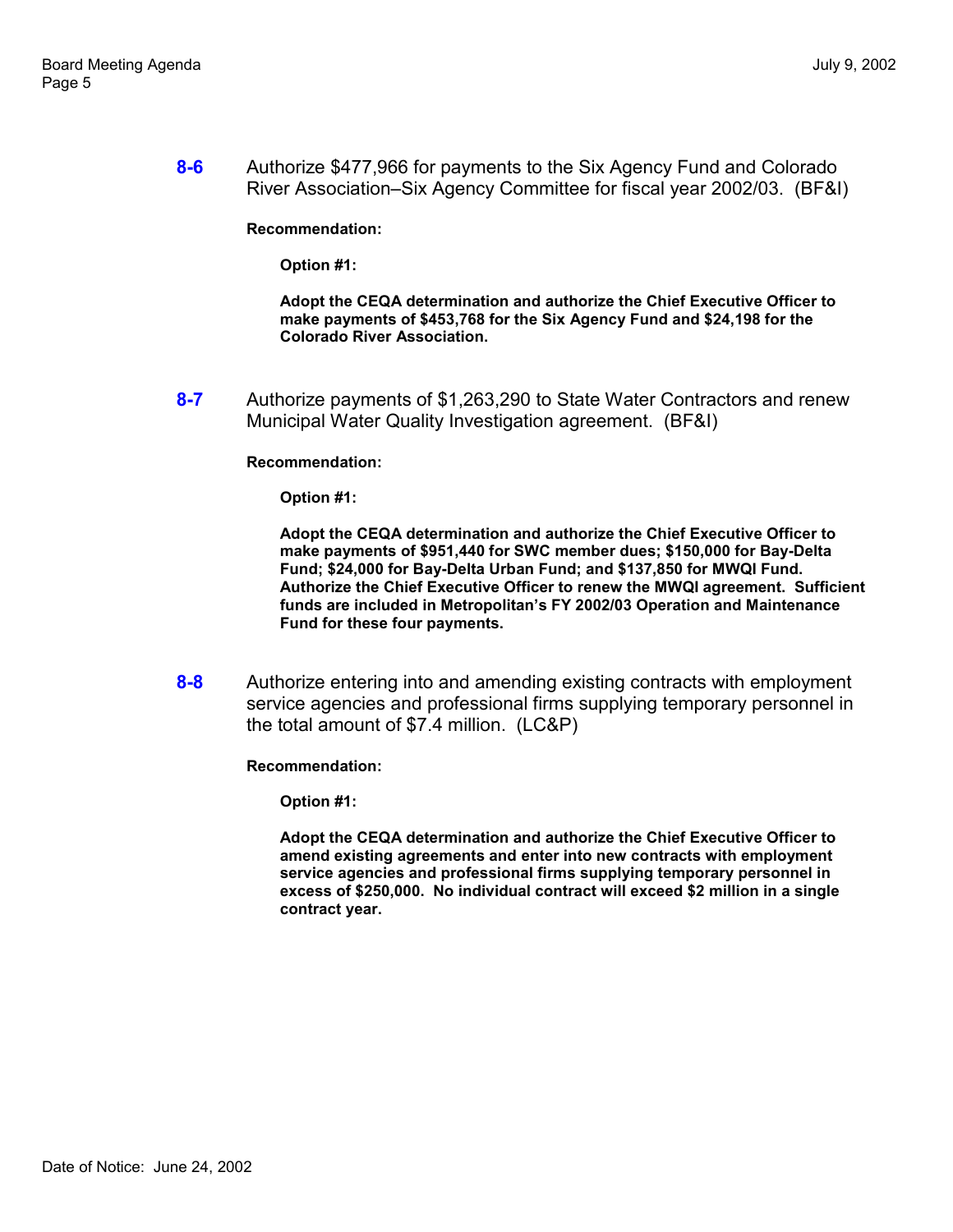**8-9** Authorize Water Management Demonstration Project with Kings River Water Association. (WPQ&R)

**Recommendation:**

**Option #1:**

**Adopt the CEQA determination and authorize the CEO to enter into a water management Agreement with the Districts in form approved by the General Counsel based on the principles as shown on Attachment 1 of the July 9, 2002 board letter.**

**8-10** Adopt California Environmental Quality Act documents and approve a specific plan for the Diamond Valley Lake Park. (E&O)

**Recommendation:**

**Option #1:**

**Adopt the CEQA determination and approve the Diamond Valley Lake Park Specific Plan.**

**8-11** Grant conditional approval for Annexation No. 80 to Calleguas Municipal Water District and Metropolitan; and adopt resolution of intention to impose water standby charge. (Exec. 6/24)

**Recommendation:**

**Option #1:**

**Adopt the CEQA determination and**

- **a. Grant conditional approval for Annexation No. 80, concurrently to Calleguas and Metropolitan, conditioned upon receipt in full of annexation fee of \$1,506,190.20 to Metropolitan if completed by December 31, 2002, or if completed later, at the then-current annexation charge rate as shown on Attachment 1 of the July 9, 2002 board letter;**
- **b. Approve Calleguasí proposed Plan for Implementing Water Use Efficiency Guidelines as shown on Attachment 2 of the July 9, 2002 board letter; and**
- **c. Adopt the resolution of intention to impose water standby charge within the proposed annexation territory, substantially in the form as shown on Attachment 3 of the July 9, 2002 board letter.**

### **(END OF CONSENT CALENDAR)**